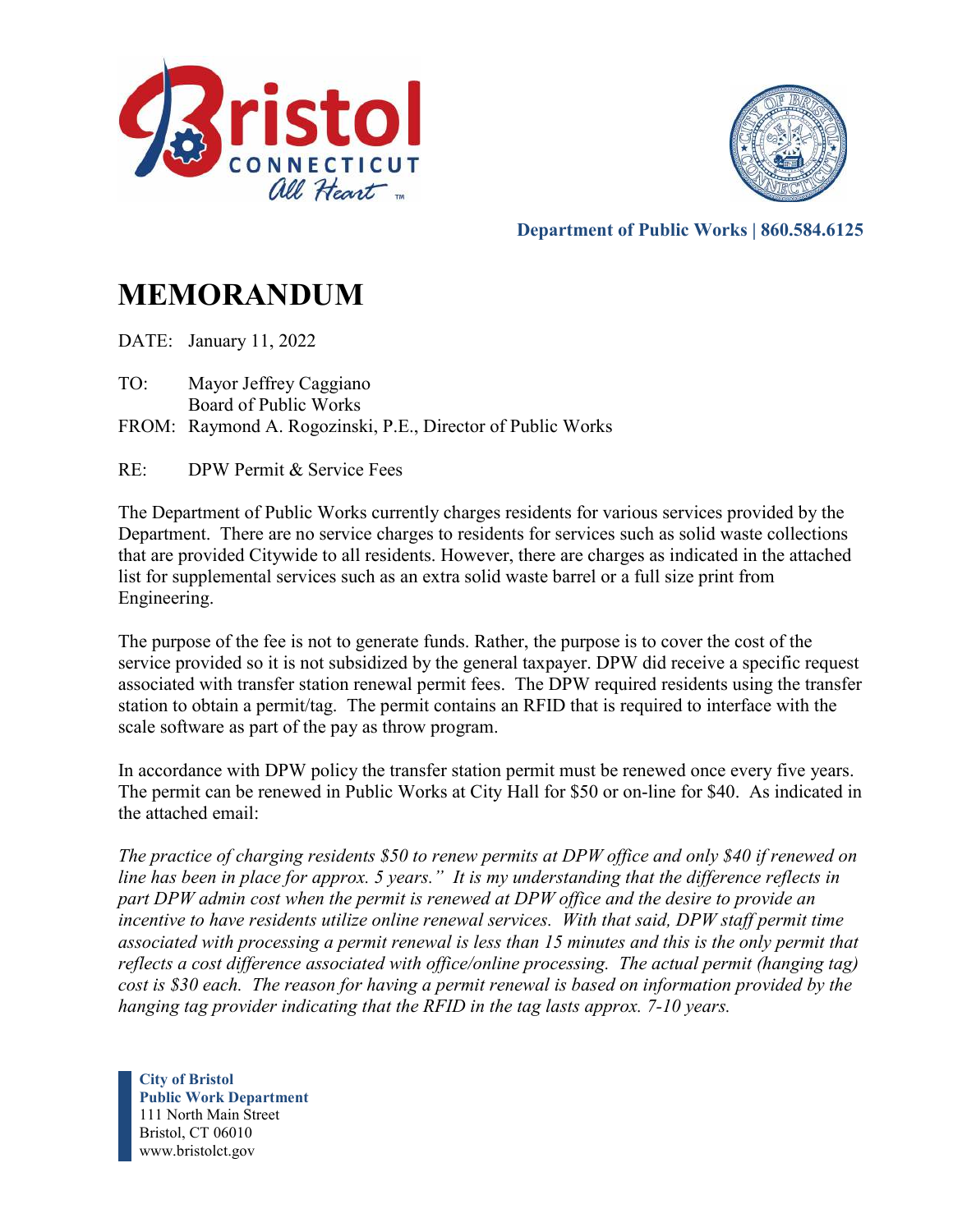



### **Department of Public Works | 860.584.6125**

As indicated in the email DPW could eliminate a formal permit renewal process and advise residents that they would have to pay \$30 for a new (lost/non-functioning hanging tag). If the formal renewal process is eliminated there will be additional City cost contribution to the transfer station fund of approximately \$3-4,000. The existing contribution is \$464,000. In addition, the potential of tags not working may increase. Eliminating the permit renewal process which requires residents to provide update address information to DPW once every five years may also increase the number of out of town users of the City's transfer station.

The list of the Department's permit and service fees does not include Land Use permits. They are set by the various Lands Use boards.

Please feel free to contact me with any question at 860-584-6113.

**City of Bristol Public Work Department** 111 North Main Street Bristol, CT 06010 www.bristolct.gov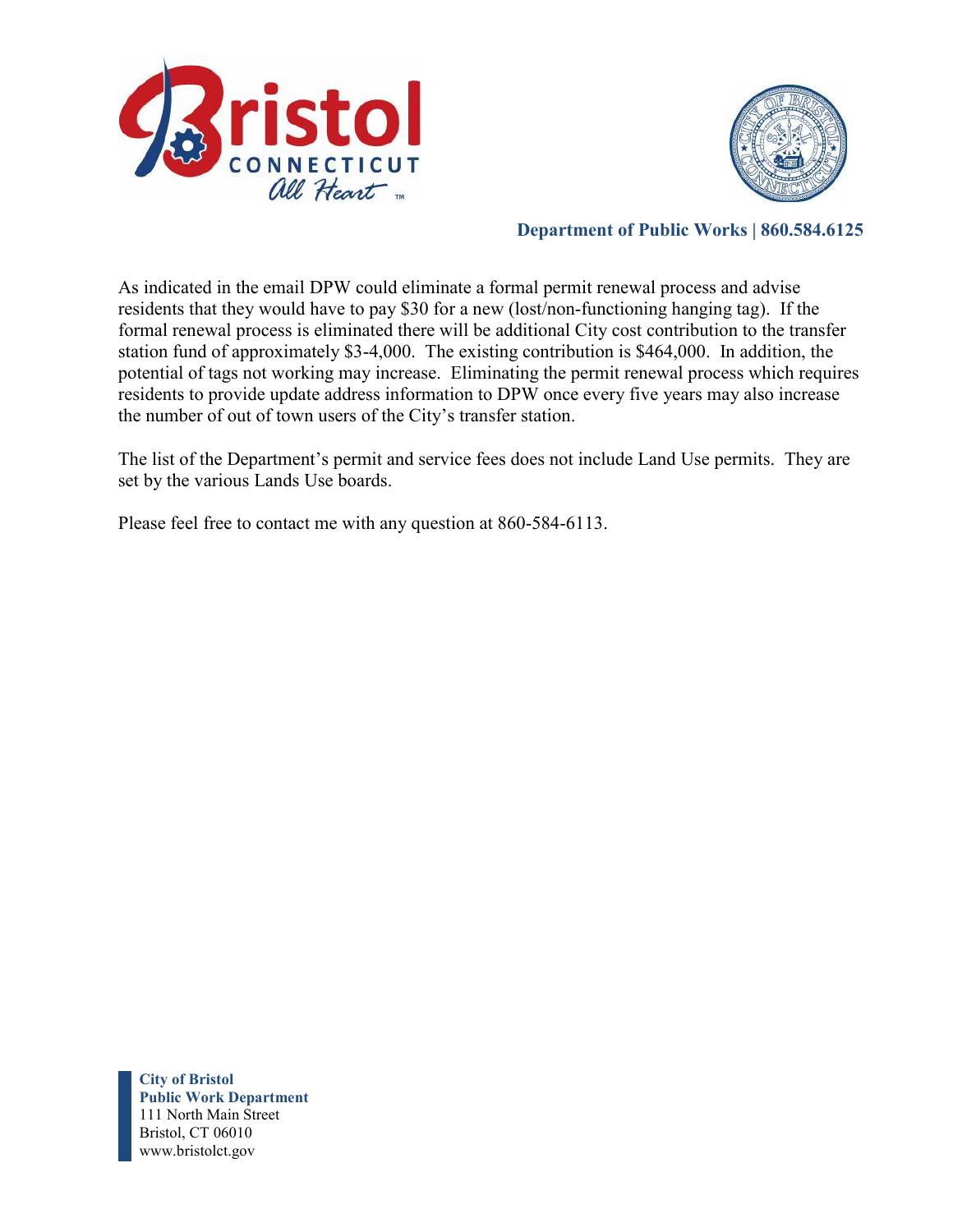## **Robin Klug**

| From:    | Raymond Rogozinski                                                                                                   |
|----------|----------------------------------------------------------------------------------------------------------------------|
| Sent:    | Wednesday, January 5, 2022 4:01 PM                                                                                   |
| To:      | Sebastian Panioto                                                                                                    |
| Cc:      | Jolene Lusitani; Jeffrey Caggiano; Cheryl Thibeault; 'Frank Stawski'; 'Michael Dumas';<br>Josh Corey; Lindsey Rivers |
| Subject: | DPW Transfer Station Renewal Permit Fees                                                                             |

Thanks for the question regarding transfer station permit renewal fees. The practice of charging residents \$50 to renew permits at DPW office and only \$40 if renewed on line has been in place for approx. 5 years. It is my understanding that the difference reflects in part DPW admin cost when the permit is renewed at DPW office and the desire to provide an incentive to have residents utilize online renewal services. With that said, DPW staff permit time associated with processing a permit renewal is less than 15 min and this is the only permit that reflect a cost difference associated with office/online processing.

The actual permit (hanging tag) cost \$30 each. The reason for having a permit renewal is based on information provided by the hanging tag provider indicating that the RFID in the tag last approx. 7-10 years. We could eliminate a formal permit renewal process and advise residents that they would have to pay \$30 for a new (lost/non-functioning hanging tag). If the formal newel process is eliminated there will be additional City cost contribution to the transfer station fund of approximately \$3-4,000. The existing contribution is \$464,000. In addition, the potential of tags not working may increase.

I will be including this item on the BPW agenda along with information on all DPW fees for discussion and potential action.

Available to discuss 203-592-3497.

**From:** Sebastian Panioto **Sent:** Tuesday, January 4, 2022 9:41 AM **To:** Raymond Rogozinski <RaymondRogozinski@bristolct.gov> **Subject:** transfer station permit renewal fee question

Hi Ray, hope all is well and happy new year,

Last night after our Library Board of Directors meeting, one of our board members, Andrea Kapchensky, had a Public Works question for me.

She was essentially asking why her transfer station permit renewal fee paid in person by way of check at city hall is \$50 (for a 5 year renewal I'm assuming) and her daughter's fee, renewing and paying online, is \$40.

I thought it was a fair question. I know there might be some variables that go into renewing a permit that make for cost discrepancies, but the costs are different for the permit renewal as of now on the city website/Peoples Bank Fastpay website. She claimed the city was "discriminating" although I didn't share that viewpoint in terms of payment method for a permit.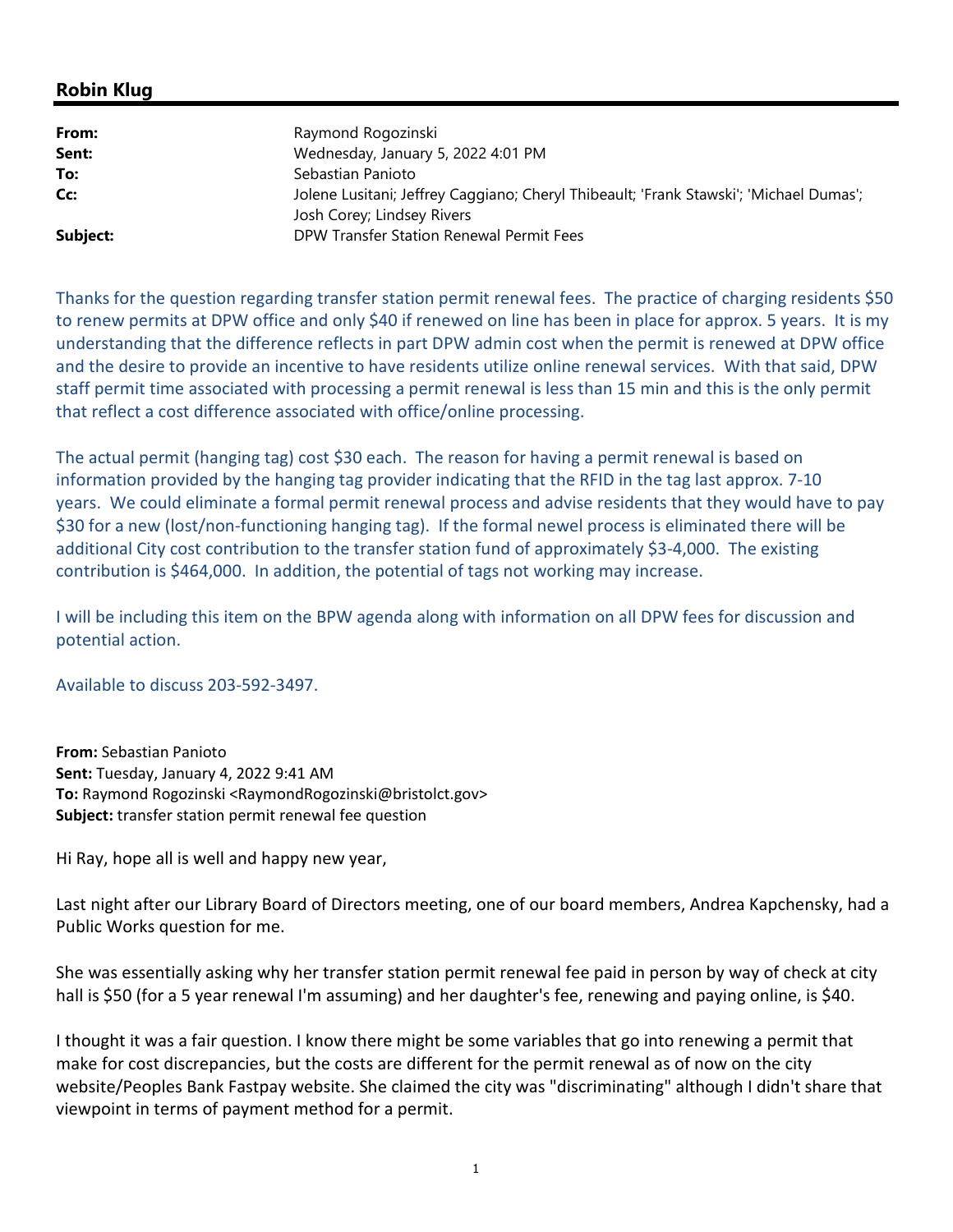



**Department of Public Works | 860.584.6125** 

# **List of Public Works Fees**

**Bulk pick-up** (additional pickups for property owners, tenants, XL pickups) **\$25.00**. **Border street properties \$25 each pickup**, no free pickups.

**Border Street Service \$235.00/year** 

**New Transfer Station Permit** (\$50 for 5-year permit, \$25 minimum funds) **\$75.00. Replacement Transfer Station Permit \$35.00** (to keep old expiration date) or **\$50.00** for 5 years. Transfer Station rate **\$.60 every 10 lbs.** (first 100 lbs. per day free). **Online permit renewal \$40.00, inoffice permit renewal \$50.00.** 

**Commercial Permit \$50**.**00** per vehicle per year for Bristol business, **\$100.00** per year for outof-town business. **Required \$50.00 minimum funds** for new commercial permits. **Replacement Commercial Permit \$50.00.** Transfer Station rates: **\$5.00 gate fee.** First 100 lbs. free per day. **Commercial Yard Waste customers Mon-Fri \$.20 every 10 lbs. Sat. \$.60 per 10 lbs. All other commercial material** (non-yard waste): **Mon-Sat \$.60 per 10 lbs.** 

**Additional Rubbish Barrel Service \$155.00/year** 

**Yard Waste Service \$90.00/season** 

**Lost sticker** (rubbish, yard waste) **\$25.00** replacement

**Replacement of Barrel** (other than wear and tear, typically vandalism, fire, vehicle strikes, other negligence) **\$67.00** 

**Sidewalk/Driveway** or **Excavation Permit \$40** 

### **Bounced Checks \$20 NSF fee**

### **Copies:**

| Black & White             | Color:                      |
|---------------------------|-----------------------------|
| 24 X 36 \$12.00           | 24 X 36 \$24.00             |
| 18 X 24 \$6.00            | 18 X 24 \$12.00             |
| 11 X 17 \$1.00            | 11 X 17 \$2.00              |
| 8 ½ x 11 & 8 ½ x14 \$0.50 | 8 % x 11 & 8 % x 14 \$ 1.00 |

**City of Bristol** 111 North Main Street Bristol, CT 06010 www.bristolct.gov